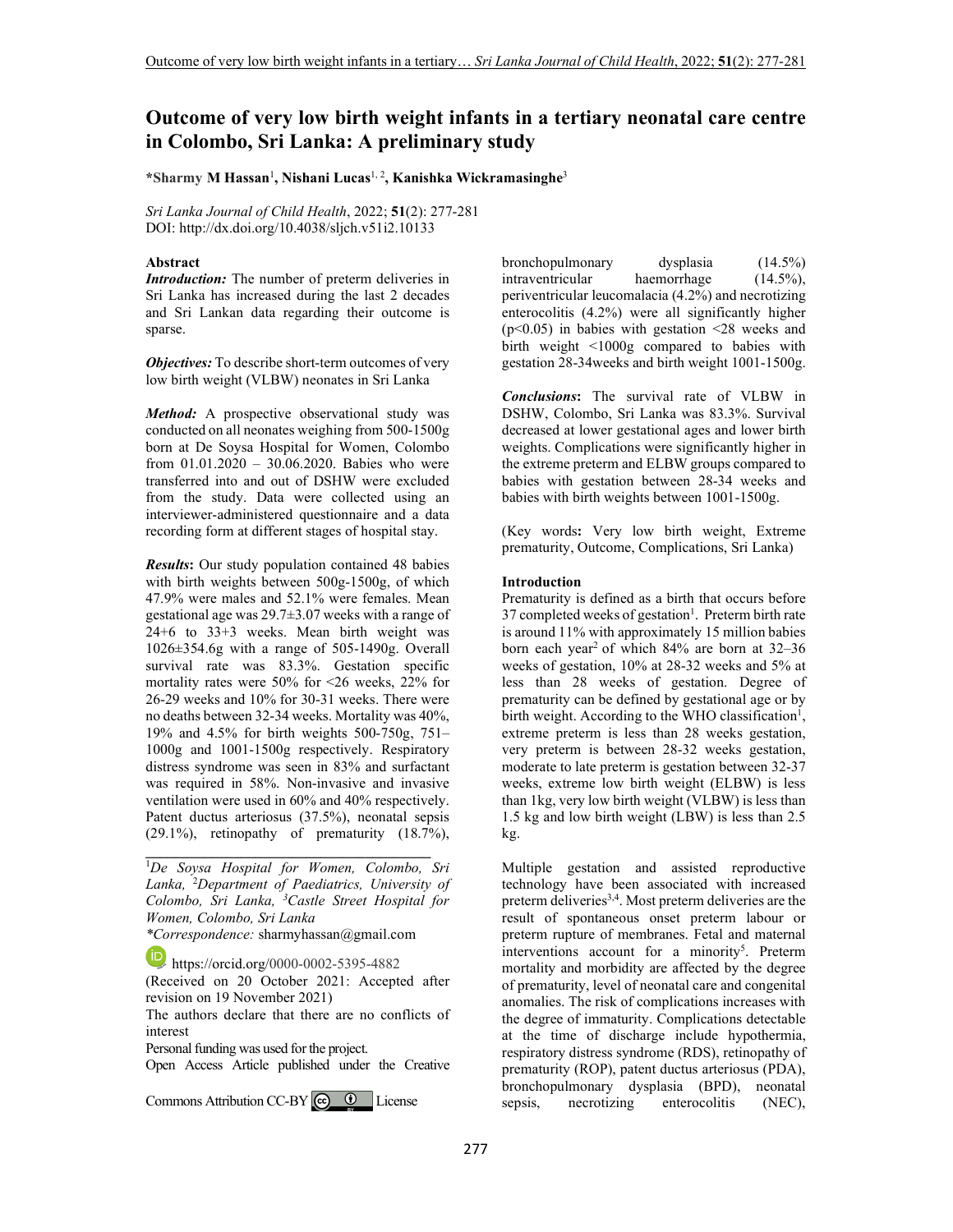intraventricular haemorrhage (IVH), periventricular leucomalacia (PVL) and hyperbilirubinaemia<sup>2</sup>. Currently, only a limited number of studies have been conducted in Sri Lanka with regard to shortterm outcome in preterm neonates, especially VLBW babies, compared to numerous studies done globally.

# **Objectives**

The aim of this study was to assess the neonatal outcome of VLBW neonates managed at De Soysa Hospital for Women (DSHW), Colombo

# **Method**

A prospective observational cohort study was conducted among all neonates born with birth weights between 500–1500g, at DSHW, Colombo from 01.01.2020 –30.06.2020. All neonates, born at DSHW, with birth weights between 500–1500g, whose parents gave informed written consent were included in the study. Babies who were transferred into and out of DSHW were excluded from the study.

*Ethical issues:* Approval for the study was obtained from the Ethics Review Committee of the Sri Lanka College of Paediatricians (Ref. No. SLCP/ ERC/ 2019/20). Written informed consent was obtained from all the parents of the neonates included in the study

Data were recorded at different stages of hospital stay, using an interviewer-administered questionnaire and data recording forms. Clinical assessment was done daily until demise or discharge by the investigator. Data analysis was done using SPSS version 22. Comparison of outcomes between gestation <28 weeks vs 28-34 weeks and birth weight <1000g vs 1001-1500g was done using the independent samples t-test.

*Gestational age* was calculated from the antenatal dating scan performed between 8-13 weeks. Last regular menstrual period was taken in instances where antenatal scans were not available.

The following *definitions* were used in assessing the neonatal outcome:

- *Respiratory distress syndrome* (RDS) was diagnosed in babies with radiological evidence of RDS in the presence of respiratory distress that required respiratory support.
- *Bronchopulmonary dysplasia* (BPD) was diagnosed according to the 2011 National Institute of Child Health and Human Development (NICHD) criteria; oxygen supplementation either at 28 days of

postnatal age or 36 days of postmenstrual age<sup>2</sup> .

- *Intraventricular haemorrhage* (IVH) and *periventricular leucomalacia* (PVL) were diagnosed as per ultrasound scan (USS) of brain classified according to the Levene classification<sup>6</sup>. USS brain was done by the consultant radiologist.
- *Retinopathy of prematurity* (ROP) was diagnosed by the consultant ophthalmologist, after screening all infants born with a weight less than 1.5kg or with a period of gestation less than 32 weeks<sup>7</sup>.
- *Patent ductus arteriosus* (PDA) was diagnosed by clinical examination and confirmed by 2D echocardiogram by a consultant paediatric cardiologist.
- *Necrotising enterocolitis* (NEC) was diagnosed in conjunction with the paediatric surgeon, in babies with clinical symptoms and confirmed by abdominal xray according to Bell's classification<sup>8</sup>.
- *Sepsis* was diagnosed using a positive blood culture in the presence of clinical features. Culture negative sepsis was diagnosed using two positive abnormal laboratory investigations in addition to clinical suspicion, in the absence of a positive blood culture<sup>9</sup>. Sepsis that occurred within the first 72 hours of life was considered early onset sepsis and sepsis that occurred after 72 hours of life was considered late onset sepsis<sup>9</sup>.

# **Results**

Our study population consisted of 48 babies with birth weights between 500–1500g of which 23 (47.9%) were male and 25 (52.1%) were female. Mean gestational age was 29.7±3.07 weeks with a range of 24 weeks  $+ 6$  days to 33 weeks  $+ 3$ days. Mean birth weight was  $1026 \pm 354.6$  g with a range of 505-1490g. Thirty-six (75%) babies were delivered by emergency caesarean section (EM LSCS). While 28 (58.3%) mothers did not have an underlying medical condition, 4 (8.3%) had gestational diabetes mellitus (GDM), 8 (16.7%) had pregnancy induced hypertension (PIH), 5 (10.4%) had both GDM and PIH and 3 (6.3%) had other maternal diseases.

Our study population of VLBW babies had an overall mortality rate of 16.7%. Major congenital anomalies were present in 25% of the infants who died. Details regarding survival and mortality are given in Table 1.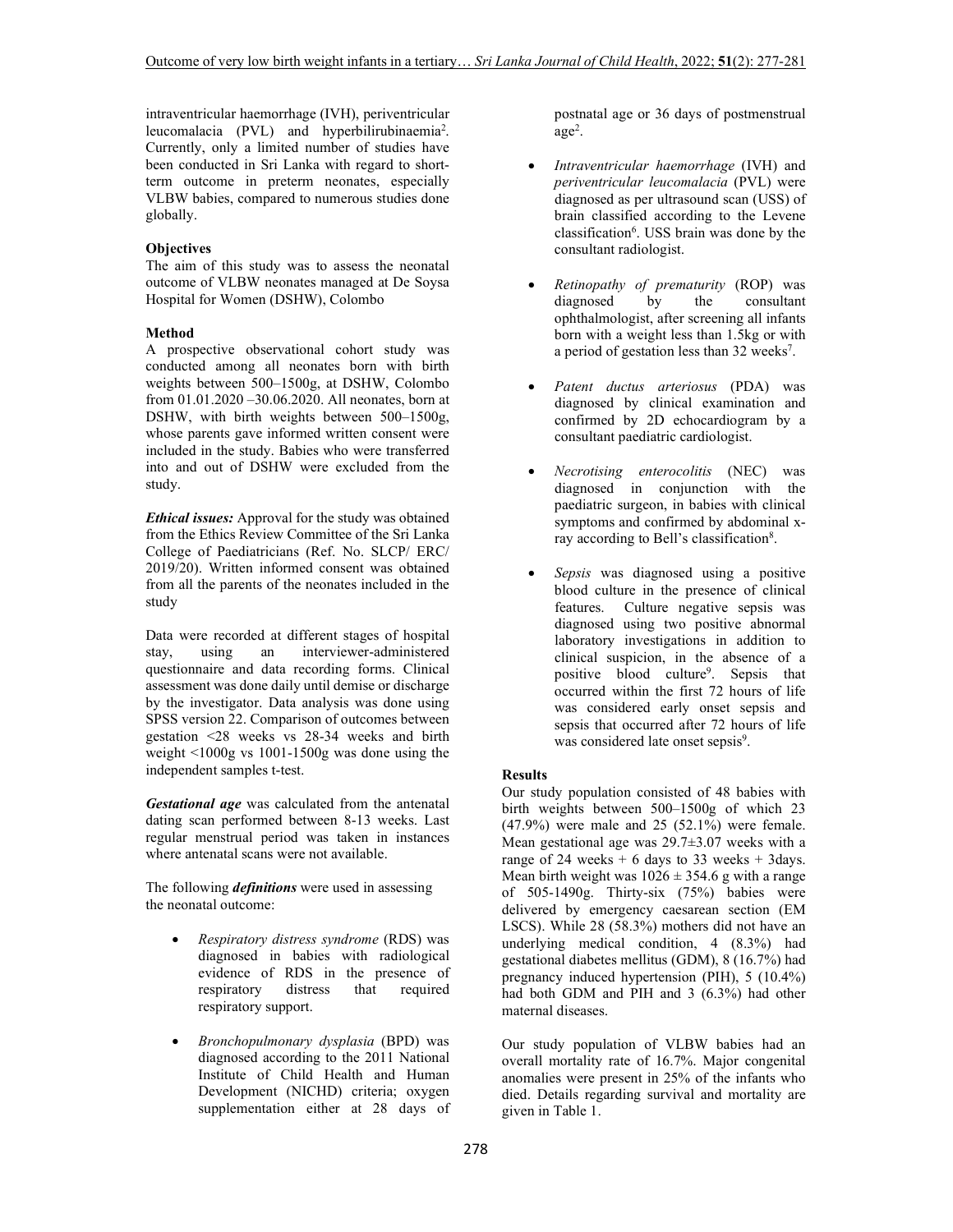|                                    | <b>Characteristics</b> | <b>Number</b>           | Percentage |  |  |
|------------------------------------|------------------------|-------------------------|------------|--|--|
| Overall survival rate to discharge |                        | 40                      | 83.3       |  |  |
| Overall mortality rate             |                        | 08                      | 16.7       |  |  |
| Gestation (weeks)                  | Number of live births  | <b>Number of deaths</b> | Percentage |  |  |
| $\leq 26$                          | 06                     | 03                      | 50.0       |  |  |
| $26 - 27$                          | 09                     | 02                      | 22.2       |  |  |
| 28-29                              | 09                     | 02                      | 22.2       |  |  |
| $30 - 31$                          | 10                     | 01                      | 10.0       |  |  |
| $32 - 34$                          | 14                     | 00                      | 00         |  |  |
| Birth weight $(g)$                 |                        |                         |            |  |  |
| $500 - 750$                        | 10                     | 04                      | 40.0       |  |  |
| $751 - 1000$                       | 16                     | 03                      | 18.8       |  |  |
| $1001 - 1500$                      | 22                     | 01                      | 04.5       |  |  |

 **Table 1:** *Characteristics of the VLBW in the study population*

Antenatal corticosteroid regime was completed in 41(85.2%) mothers. Complications observed and comparison between extreme preterm and 28-34 weeks as well as ELBW and 1000-1500g are shown in Table 2.

| Complication                  | Period of gestation (weeks) |                 | p-value | Birth weight $(g)$ |                    | p-value |
|-------------------------------|-----------------------------|-----------------|---------|--------------------|--------------------|---------|
|                               | $< 28$ (n=16)               | $28-34(n=32)$   |         | 500-1000 $(n=24)$  | 1001-1500 $(n=24)$ |         |
| Respiratory distress syndrome | 16 (100.0%)                 | 24 (75.0%)      | 0.028   | 24 (100.0%)        | $16(66.6\%)$       | 0.002   |
| Pneumothorax                  | 01(6.25%)                   | $01(03.1\%)$    | 0.617   | $02(08.3\%)$       | 00                 | 0.149   |
| Invasive ventilatory support  | $11(68.8\%)$                | $08(25.0\%)$    | 0.003   | 14 (58.3%)         | $05(20.8\%)$       | 0.008   |
| Need for surfactant           | 16 (100.0%)                 | 12(37.5%)       | < 0.005 | $16(66.6\%)$       | $02(08.3\%)$       | < 0.005 |
| Bronchopulmonary dysplasia    | $07(43.0\%)$                | 00 <sup>1</sup> | < 0.005 | $07(29.1\%)$       | 00                 | 0.004   |
| Patent ductus arteriosus      | $12(75.0\%)$                | $07(21.8\%)$    | < 0.005 | 18(75%)            | $01(04.1\%)$       | < 0.005 |
| Sepsis                        | $08(50.0\%)$                | $06(18.8\%)$    | 0.025   | $12(50.0\%)$       | $02(08.3\%)$       | 0.001   |
| Retinopathy of prematurity    | $08(50.0\%)$                | $01(03.1\%)$    | < 0.005 | 09 (37.5%)         | 00                 | 0.001   |
| Necrotising enterocolitis     | 02(12.5%)                   | 00 <sup>1</sup> | 0.041   | $02(08.3\%)$       | 0 <sub>0</sub>     | 0.149   |
| Hyperbilirubinaemia           | $10(62.5\%)$                | $20(62.5\%)$    | 1.00    | 14 (58.3%)         | $16(66.6\%)$       | 0.551   |
| Hypothermia                   | $15(93.7\%)$                | $12(37.5\%)$    | < 0.005 | $22(91.6\%)$       | $05(20.8\%)$       | < 0.005 |
| Intraventricular haemorrhage  | 05(31.3%)                   | $02(06.3\%)$    | 0.021   | $07(29.1\%)$       | 00                 | 0.004   |

*P*<0.05 significant

RDS was present in 40 (83.3%) where surfactant therapy was used in 28 (58.3%), one dose of surfactant in 18 (64.2%) infants and two doses in 10 infants (35.8%). Respiratory support was predominantly non-invasive (60%) [Continuous positive airway pressure (CPAP) and non-invasive positive pressure ventilation (NIPPV)] whilst invasive ventilation was required in 40% of VLBW. All extreme preterm babies developed RDS, required invasive ventilation as well as surfactant. Pneumothorax occurred in 2 (4.1%) infants. BPD was diagnosed in 7 (14.5%) infants all of whom were ELBW and extreme preterm.

Intraventricular haemorrhage (IVH) was present in 7 (14.5%) infants of whom 2 (4.2%) were diagnosed to have severe IVH (grades 3 and 4) and later those 2 babies were found to have PVL in follow up ultrasound scans. All babies who developed IVH were ELBW. IVH was significantly higher in extreme preterm compared to 28-34-week-old babies. ROP was diagnosed in 9 (18.7%) infants, where it was found to be severe in  $2(4.2\%)$  babies who required laser treatment. ROP was exclusively

seen in ELBW babies compared to VLBW. PDA was seen in 18 (37.5%) babies, of which 16 (85.8%) responded to medical treatment with paracetamol and 2 (11.2%) infants needed surgical ligation. NEC was diagnosed in 2 (4.1%) infants who were both ELBW and extreme preterm.

Hyperbilirubinaemia was seen in 30 (62.5%) infants where all of them managed with phototherapy. There was no significant difference between ELBW vs VLBW and extreme preterm vs 28-34 weeks. Early sepsis was found in 4 (8.3%) (culture negative: 2, culture positive: 2) babies while 10 (20.8%) infants developed late sepsis (culture negative 6, culture positive 4). Sepsis was significantly higher in the extreme preterm and ELBW group. Only 4 (8.3%) babies were found to have normothermia  $(36.5-37.5^{\circ}C)$  on admission. Cold stress  $(36 36.5\text{°C}$ ) was seen in 52% and moderate hypothermia  $(32^0C-36^0C)$  in 40% of VLBW on admission. Severe hypothermia  $( $32^0C$ )$  was not detected in any baby. Hypothermia was significantly higher in extreme preterm ( $p<0.005$ ) and ELBW ( $p<0.005$ ).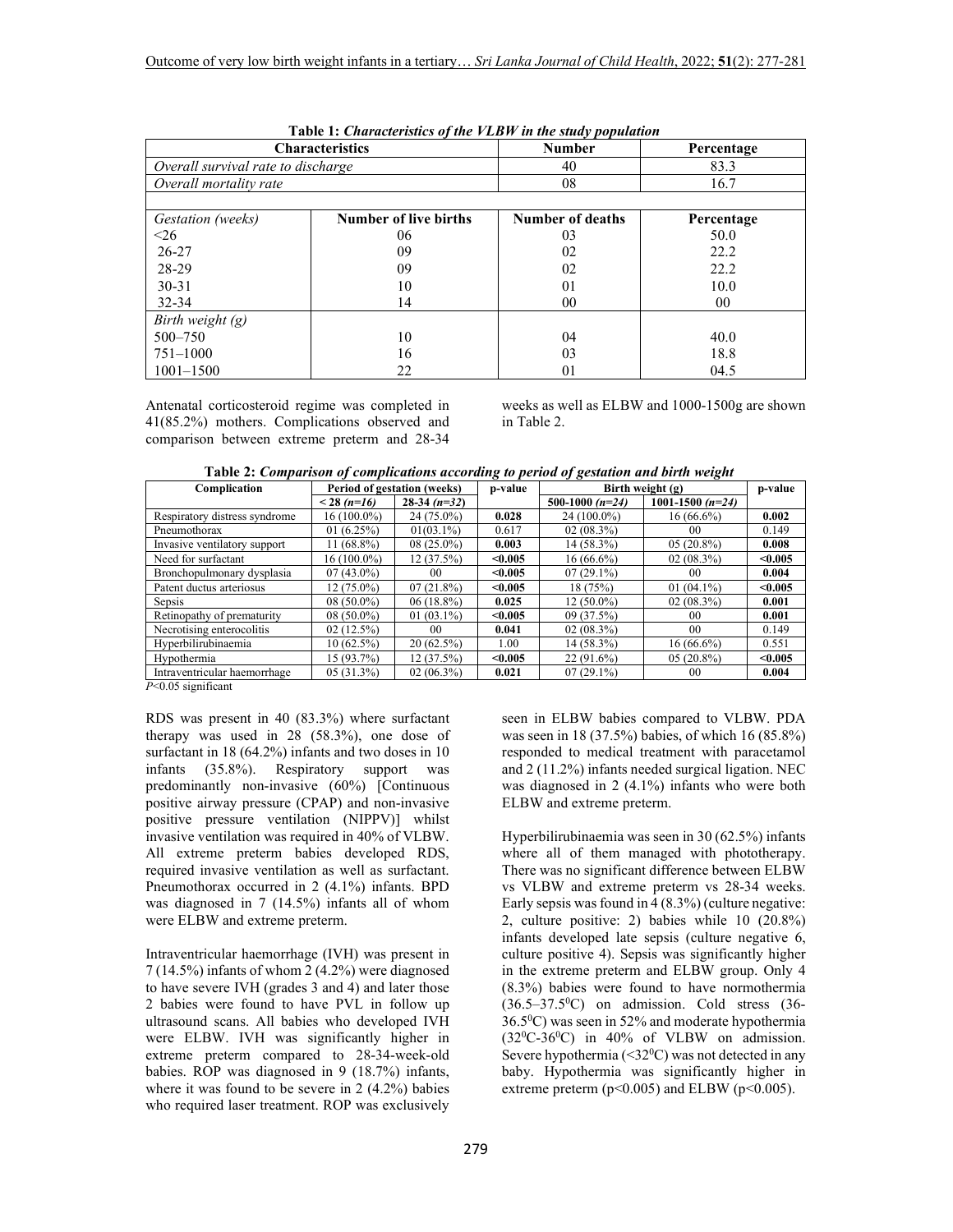## **Discussion**

Our study population demonstrated that survival increased with higher gestational age and higher birth weight. Our data also revealed that the rate of all complications was higher in the extreme preterm and ELBW groups compared to the 28-34 and 1001- 1500g except for hyperbilirubinaemia and pneumothorax. The high rate of hypothermia noted in our study, despite using pre-warmed plastic bags and pre-warmed transport incubator is probably due to keeping the portholes of the incubator open, to manually work the T-piece device to give CPAP, while being transported to the neonatal unit.

VLBW survival (83.3%) in our study population was similar to India (83%)<sup>10</sup> and Saudi Arabia  $(82.8\%)$ <sup>3</sup> and markedly higher than Jordan  $(64.8\%)$ <sup>11</sup>. Similar to our study population (75%), majority of VLBW babies were delivered by EM/LSCS in India (73.5%), Jordan (71.8%)<sup>11</sup> and Saudi Arabia (86%)<sup>3</sup>. Antenatal corticosteroid usage was significantly higher in our country (85.2%) whereas a very low percentage of antenatal corticosteroid usage was reported in India  $(37.4\%)^9$ and Jordan  $(29.6\%)^{11}$ . Mean birth weight  $1026g$  $(505g - 1490g)$  of the VLBW babies in our study was slightly lower when compared to India  $(1121g)^{10}$  and Saudi Arabia  $(1062g)^3$ . Mean gestational age (weeks) of our study population was 29.7 which was slightly higher than that of India  $(28+4)^9$ , Jordan  $(28+6)^{11}$  and Saudi Arabia  $(29+0)^3$ .

RDS was diagnosed in 83.3% of infants which was lower than recent NICHD data which was 93%<sup>2</sup> and Saudi Arabia (78%)<sup>3</sup>. Surfactant usage was lower in our study population (58.3%) compared to Jordan  $(67%)^{11}$  and Saudi Arabia  $(67%)^{3}$ . The use of invasive ventilation was lower in our study population (40%) compared to Jordan  $(66\%)$ <sup>11</sup> and Saudi Arabia  $(47\%)^3$ . The use of non-invasive ventilation in our study population (60%) was higher than Jordan  $(31\%)^{11}$  and Saudi Arabia  $(53\%)^{3}$ . Our study population had a lower rate of pneumothorax  $(4.1\%)$  compared to Saudi Arabia  $(9.1\%)^3$  and India  $(5.4\%)^{10}$ . The rate of BPD  $(14.5\%)$  was similar to the BPD rates in in India  $(16\%)^9$  and Saudi Arabia  $(17.7%)<sup>3</sup>$  but markedly lower than NICHD  $(42%)<sup>2</sup>$ . Early use of CPAP immediately after birth in our study population would probably account for the lower requirement of surfactant, higher rate of noninvasive ventilation and lower use of invasive ventilation in our study population.

PDA was diagnosed in 37.5% of babies, which is lower than NICHD (46%)<sup>2</sup>. All diagnosed babies in our study population were given needed medical therapy of which 88% responded and 11.2% needed surgical ligation. In comparison, all PDA had responded to medical therapy in Jordan<sup>11</sup> whereas Saudi Arabia had a much higher rate of surgical

ligation at 34%<sup>3</sup> . IVH was seen in 14.5% in our study population which was similar to Saudi Arabia  $(12.7%)^3$  and Jordan  $(36.4%)^{11}$ . Severe IVH (grade III–IV) observed in 4.2% in our study population was lower than NICHD (7-9%), India (8.2%) and Saudi Arabia (8.1%)<sup>3</sup>. Late onset sepsis (20.8%) was similar to Saudi Arabia  $(21.7%)^3$  and was lower than the NICHD cohort  $(36\%)^2$ . NEC  $(4.1\%)$  was lower in our study population compared to Saudi Arabia  $(7.5\%)^2$  and India  $(12.3\%)^{10}$  but was higher than in Jordan (2.1%)<sup>11</sup>. Higher breastfeeding rates in our study population may account for the lesser NEC seen in our study population. ROP (18.7%) was lower in our study population when compared to the NICHD cohort  $(59\%)^2$  and Saudi Arabia  $(28.3\%)^3$ . However, our ROP rates were higher than India<sup>10</sup>  $(12.9\%)$  and Jordan  $(7.8\%)^{11}$ .

Limitations of this study include the small study population and being confined to a single tertiary care centre in Sri Lanka.

## **Conclusions**

The survival rate of VLBW in DSHW, Colombo, Sri Lanka was 83.3%. Survival decreased at lower gestational ages and lower birth weights. Complications were significantly higher in the extreme preterm and ELBW groups compared to babies with gestation between 28-34 weeks and babies with birth weights between 1001-1500g.

### **References**

- 1. Soon BT. The global action report on preterm birth. Geneva: World Health Organization. 2012.
- 2. Stoll BJ, Hansen NI, Bell EF, Shankaran S, Laptook AR, et al. Neonatal outcomes of extremely preterm infants from the NICHD Neonatal Research Network. *Pediatrics* 2010; **126**(3): 443-56. https://doi.org/10.1542/peds.2009-2959 PMid: 20732945 PMCid: PMC2982806
- 3. Al Hazzani F, Al-Alaiyan S, Hassanein J, Khadawardi E. Short-term outcome of very low-birth-weight infants in a tertiary care hospital in Saudi Arabia. *Annals of Saudi Medicine* 2011; **31**(6): 581-5. https://doi.org/10.4103/0256-4947.87093 PMid: 22048502 PMCid: PMC3221128
- 4. Jakuskiene R, Vollmer B, Saferis V, Daugeliene D. Neonatal outcomes of very preterm infants admitted to a tertiary center in Lithuania between the years 2003 and 2005. *European Journal of Pediatrics* 2011; **170**(10): 1293-303.